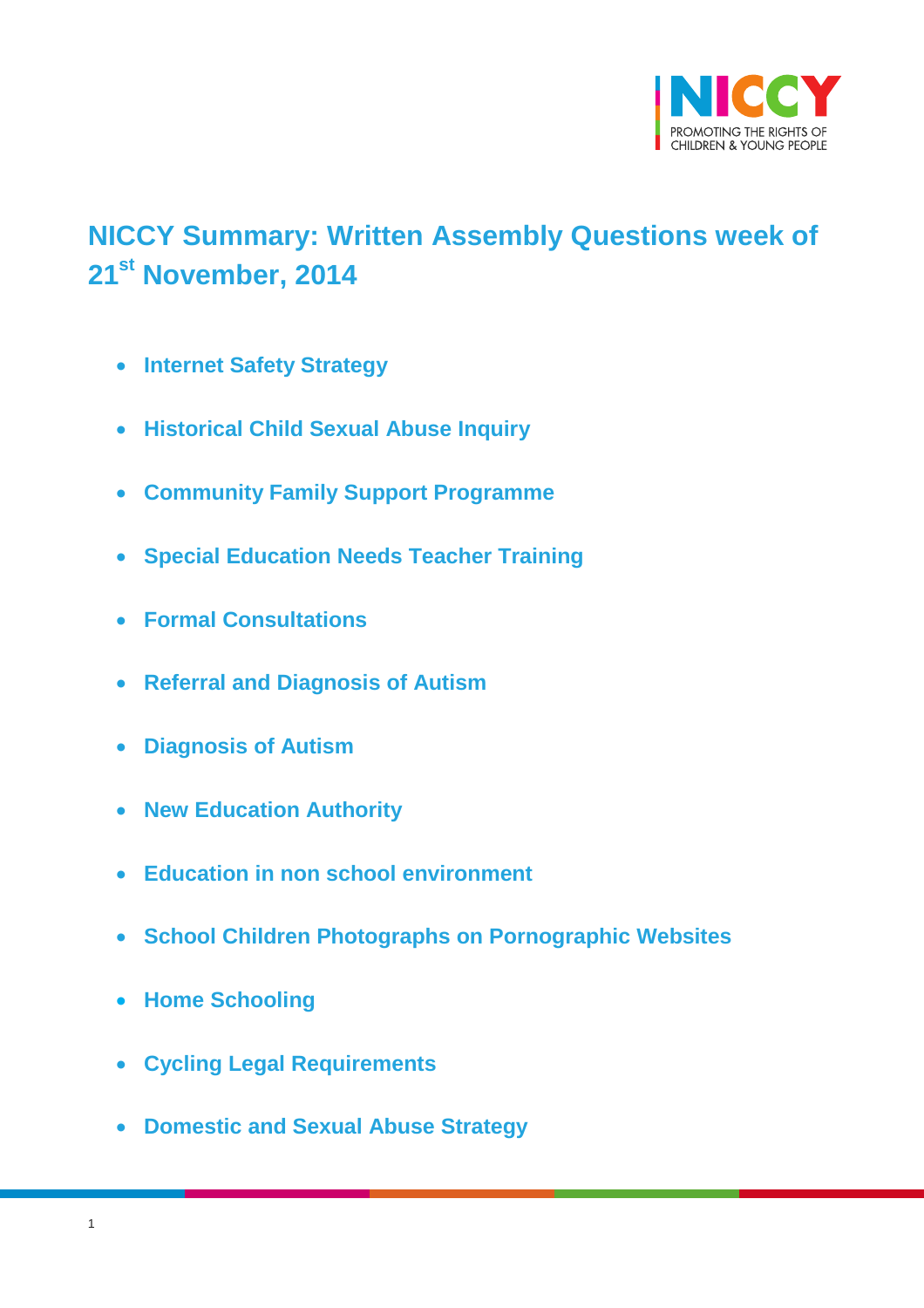

- **[Autism Diagnosis](#page-13-1)**
- **[Willowgrove House, Banbridge](#page-14-0)**
- **[Autism Diagnosis](#page-15-0)**
- **[Asperger Syndrome Assessments](#page-16-0)**
- **[Mental Health Services](#page-17-0)**
- **[Premature and Sick Babies](#page-18-0)**
- **[Revised Custodial Arrangements for Children](#page-19-0)**
- **[Task Force](#page-19-1)**
- **[Access NI Procedures](#page-20-0)**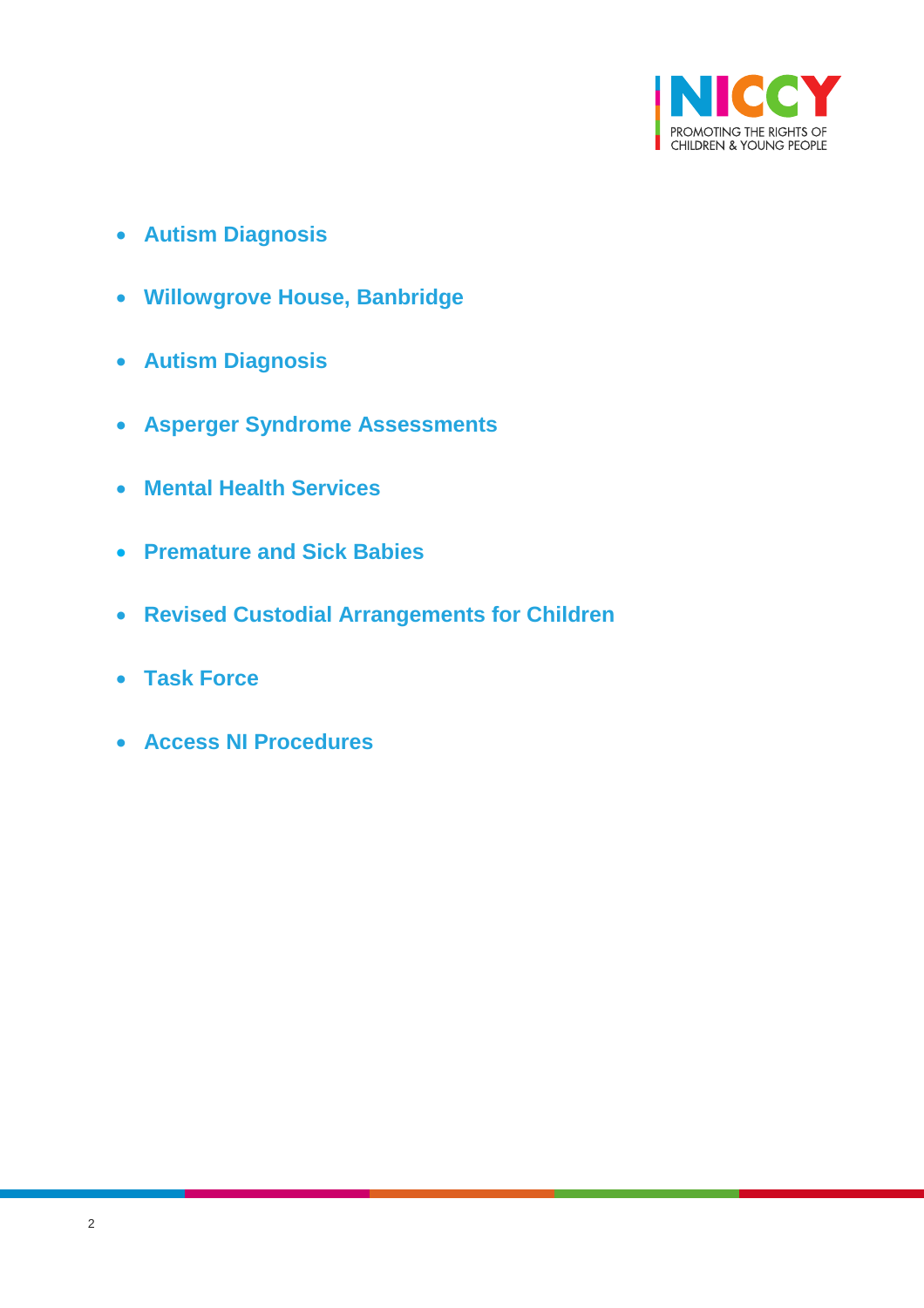

## **Office of First and Deputy First Minister**

## <span id="page-2-0"></span>**Internet Safety Strategy**

**Mrs Sandra Overend (UUP – Mid Ulster) -** To ask the First Minister and deputy First Minister to detail the timescale for the cross-departmental internet safety strategy to be brought to the Executive.

**Mr P Robinson and Mr M McGuinness:** In June 2014, agreement in principle was obtained from the Safeguarding Board for Northern Ireland (SBNI) to develop an e-safety strategy and action plan.

In the near future, the Department of Health, Social Services and Public Safety will submit a proposal, to commission the SBNI to take this work forward, to the Executive for approval. **(17th November)**

[Back to Top](#page-0-0)

## <span id="page-2-1"></span>**Historical Child Sexual Abuse Inquiry**

**Mr Trevor Clarke (DUP – South Antrim) -** To ask the First Minister and deputy First Minister whether they will continue to support the calls for cases, such as Kincora House, to be included in the United Kingdom historical child sexual abuse inquiry.

**Mr P Robinson and Mr M McGuinness:** We are disappointed that the Home Secretary has decided not to include allegations of cover up by intelligence services and MI5 relating to abuse in Kincora boys' home in the Westminster independent inquiry panel into institutional failures in respect of child sexual abuse.

However, we have no doubt the Sir Anthony Hart is more than capable of carrying out such investigations as long as there is full co-operation from Westminster and all the evidence he requires is provided to him, given that he does not have the legal authority to compel evidence from Westminster departments and associated bodies.

It is too soon to be sure that the Inquiry will find itself able to deal satisfactorily with allegations of cover up by the Ministry of Defence or the Security Services, but we are heartened to note that consideration can be given at any time to bring it into the remit of the Westminster inquiry panel. [Back to Top](#page-0-0)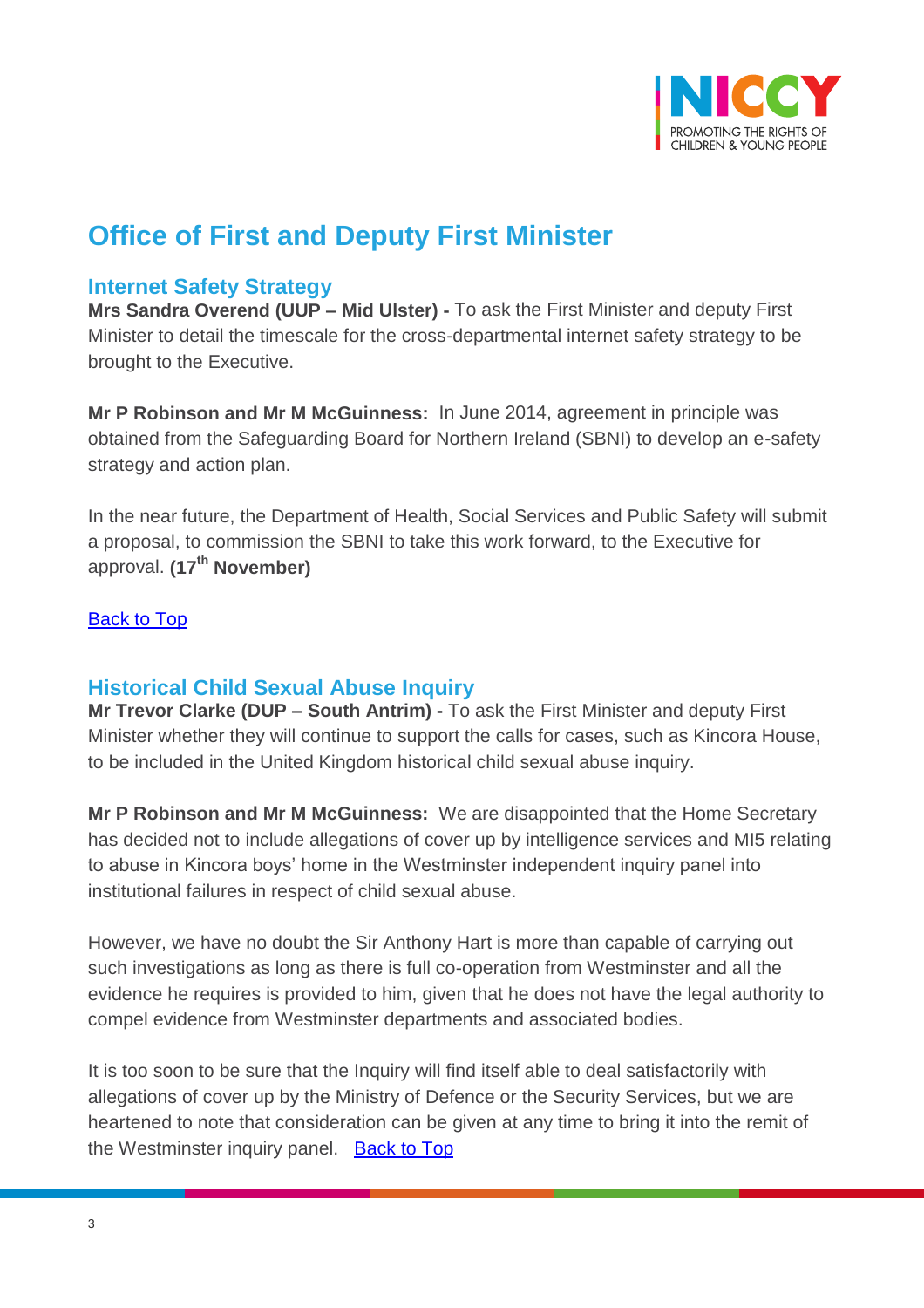

## <span id="page-3-0"></span>**Community Family Support Programme**

**Mr Fra McCann (Sinn Féin – West Belfast) -** To ask the First Minister and deputy First Minister for an update on Community Family Support programme under the Delivering Social Change framework.

**Mr P Robinson and Mr M McGuinness:** The Community Family Support Programme is part of the overall approach by the Executive to tackle poverty and social exclusion.

The Delivering Social Change framework represents a new level of joined-up working by Ministers and senior officials across Executive departments to drive through initiatives which have a genuine impact on the ground and helping to break the long term cycle of multi-generational poverty.

It is about creating a new culture and focus on cross-cutting work to achieve social benefits. The Community Family Support Programme is providing support to 720 families; encouraging them to make life changing decisions, enhancing their prospects and assist in becoming full participants in society. This follows an initial pilot of the Programme which focused on the needs of 44 families, delivered between January and June 2013.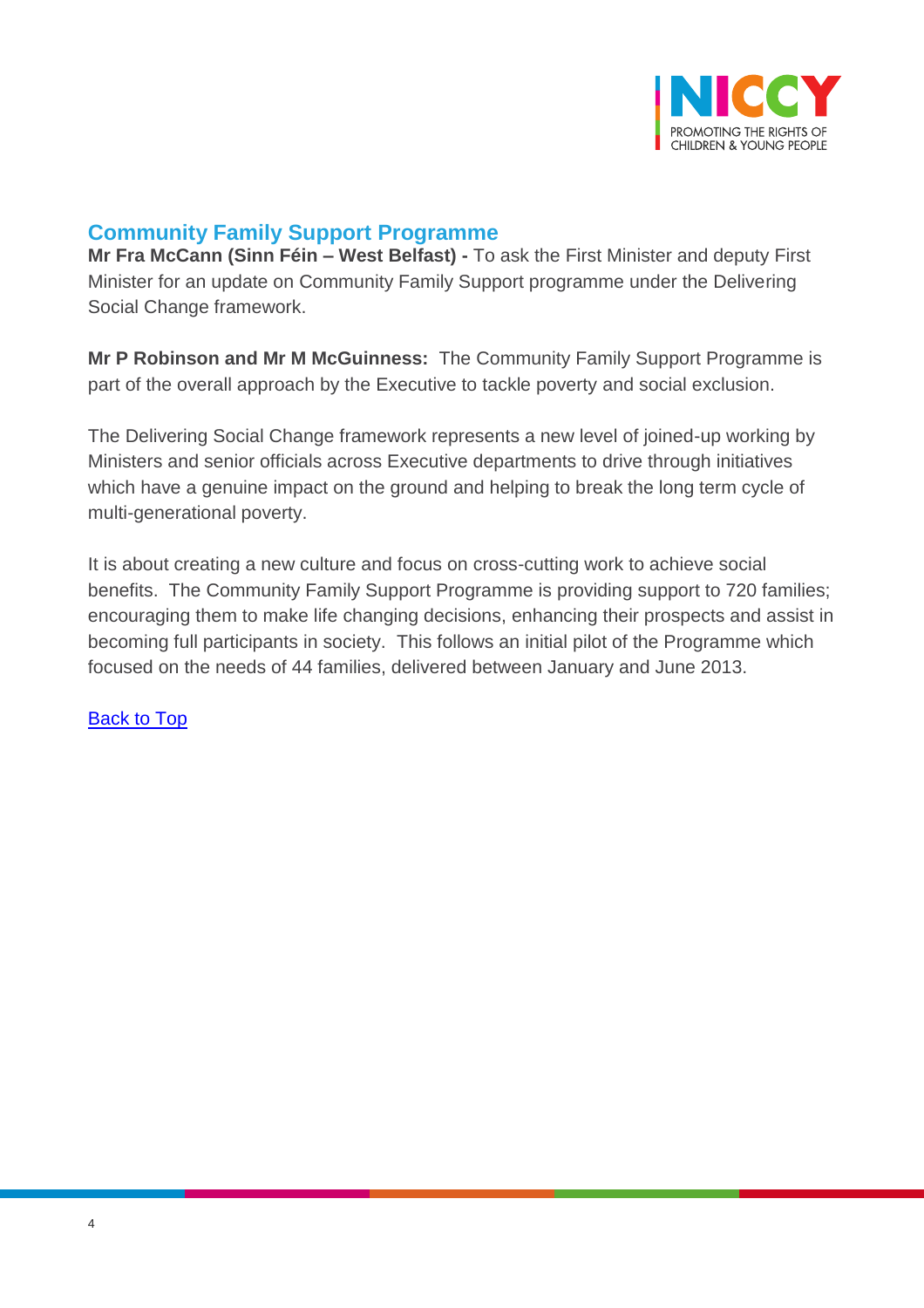

## **Department of Education**

## <span id="page-4-0"></span>**Special Education Needs Teacher Training**

**Mr Danny Kinahan (UUP – South Antrim) -** To ask the Minister of Education when training for teachers in Special Educational Needs was last reviewed; and what changes in provision have been implemented as a result.

**Mr O'Dowd (The Minister of Education):** Following the review of Special Educational Needs (SEN) and Inclusion, I have provided funding for a number of important capacitybuilding initiatives to support the proposals under that Review. These include: a SEN course at Masters level focused on support for children with literacy difficulties; an Early Years Pilot in Department of Education-funded statutory and non-statutory early years settings; and an Educational Assessment Pilot in almost 300 primary and post-primary settings.

A comprehensive SEN Resource File and leadership and management training for SEN Coordinators (SENCOs), has been made available to all grant-aided schools. Funding has also been made available for a one-day training course in leadership and management of classroom assistants, which will be offered to all SENCOs and delivered by board staff in this school year. As an extension to the SEN Resource File, Early Years Handbooks have been developed for staff in all funded pre-school settings.

My Department also funded joint working on SEN between the University of Ulster and Queens University to extend the SEN content of the PGCE. A pilot reading module was developed as part of the PGCE programme for student teachers to allow them to address literacy issues in post primary, and in particular, with pupils who have SEN. This module was mainstreamed in the 2013/14 academic year.

My Department is represented by a member of the Education and Training Inspectorate (ETI) in the European Agency for special needs and inclusion and currently participating in a European wide project on raising standards for all learners. Previously the ETI has participated in related projects including early years, ICT, SEN statistics across Europe and teacher education which combine to contribute to the raising of standards through policy information and development in special needs education.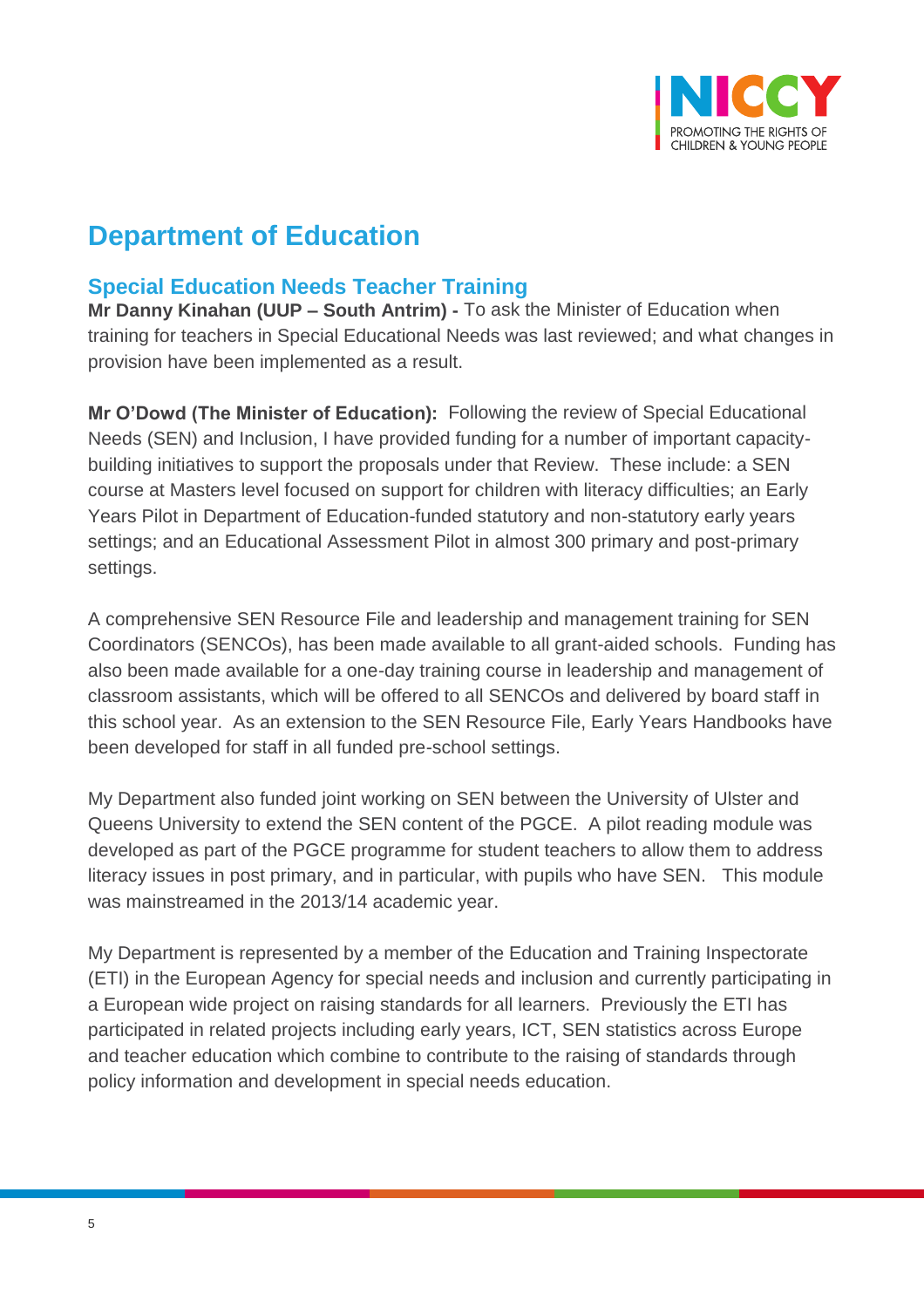

In addition, officials are currently working on a revised strategy for teacher education. This will provide an overarching and coherent framework for teacher education and continuing professional development to strengthen the professionalism and expertise of teachers in all areas.

### **[Back to Top](#page-0-0)**

## <span id="page-5-0"></span>**Formal Consultations**

**Miss Michelle McIlveen (DUP – Strangford) -** To ask the Minister of Education to detail the (i) parent groups; and (ii) parent organisations which have made representations in relation to formal consultations by his Department, in the last five years.

**Mr O'Dowd (The Minister of Education):** The details of the parents groups and parent organisation which have made representations to formal consultations by the Department of Education are detailed in the table below.

| Year | <b>Consultation</b>                                                                          | <b>Parents Groups / Parent Organisations</b>                                                                                                                                                                                                                                                                                                     |  |  |  |
|------|----------------------------------------------------------------------------------------------|--------------------------------------------------------------------------------------------------------------------------------------------------------------------------------------------------------------------------------------------------------------------------------------------------------------------------------------------------|--|--|--|
| 2009 | Draft Food in Schools Policy                                                                 | Academy Primary School, Saintfield<br><b>Parent Teacher Association</b><br>Ballymagee Primary School, Bangor Parents<br>Hazelwood Integrated Primary School, Parent<br><b>Teacher Association</b><br>St Joseph's Boy's High School, Newry Parents<br>Association<br>Whitehouse Primary School, Newtownabbey<br><b>Parent Teacher Association</b> |  |  |  |
| 2010 | Draft Early Years (0-6) Strategy                                                             | <b>Parents Advice Centre</b>                                                                                                                                                                                                                                                                                                                     |  |  |  |
| 2012 | Learning to Learn $- A$<br><b>Framework for Early Years</b><br><b>Education and Learning</b> | <b>Parents Out Loud</b><br><b>Parenting NI</b>                                                                                                                                                                                                                                                                                                   |  |  |  |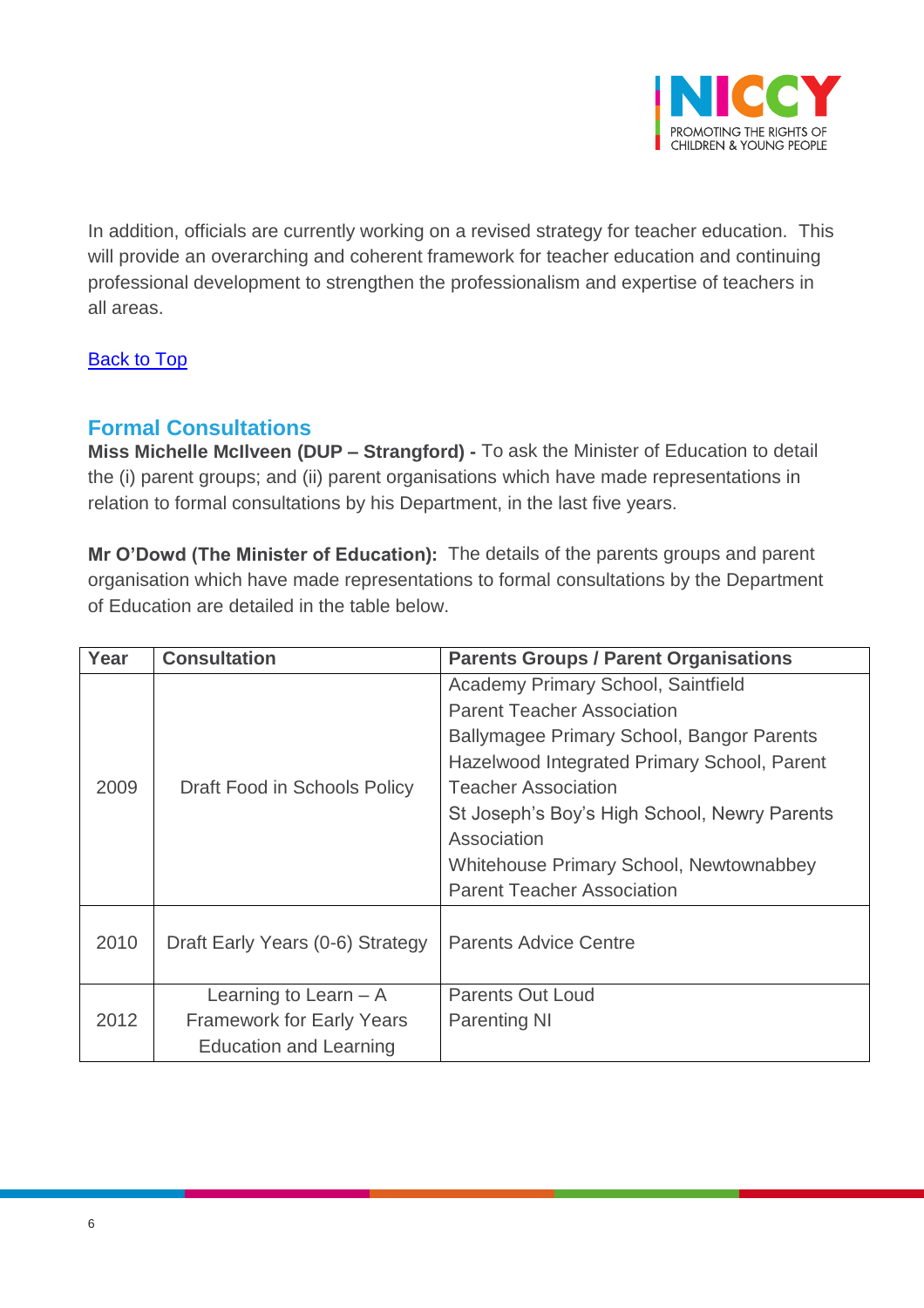

The Department has also commissioned parent organisations to carryout consultations with parents on its behalf. The details of these consultations are provided in the table below.

| Year | <b>Consultation</b>                           | <b>Parent Organisations</b> |
|------|-----------------------------------------------|-----------------------------|
| 2009 | Preparation of a leaflet for parents advising | <b>Parenting Forum</b>      |
|      | on the post-primary transfer process          |                             |
| 2013 | Review of the Common Funding Scheme           | <b>Parenting NI</b>         |
| 2013 | Fundamental Review of GCSE's and A            | <b>Parenting Forum</b>      |
|      | Levels                                        |                             |

**(20th November)**

### [Back to Top](#page-0-0)

## <span id="page-6-0"></span>**Referral and Diagnosis of Autism**

**Mr Fearghal McKinney (SDLP – South Belfast) -** To ask the Minister of Education what procedures are in place to ensure the proper referral and diagnosis of primary school children with autism, in order to receive any additional help and support that they require.

**Mr O'Dowd (The Minister of Education):** The responsibility for diagnosis of children with autism rests with the Department of Health, Social Services and Public Safety. Addressing the individual special educational needs (SEN) of a child with autism is not, however, dependent upon receipt of a diagnosis. The identification, assessment and provision for children with SEN, including those with autism, will be addressed in line with procedures outlined in the Code of Practice on the Identification and Assessment of Special Educational Needs.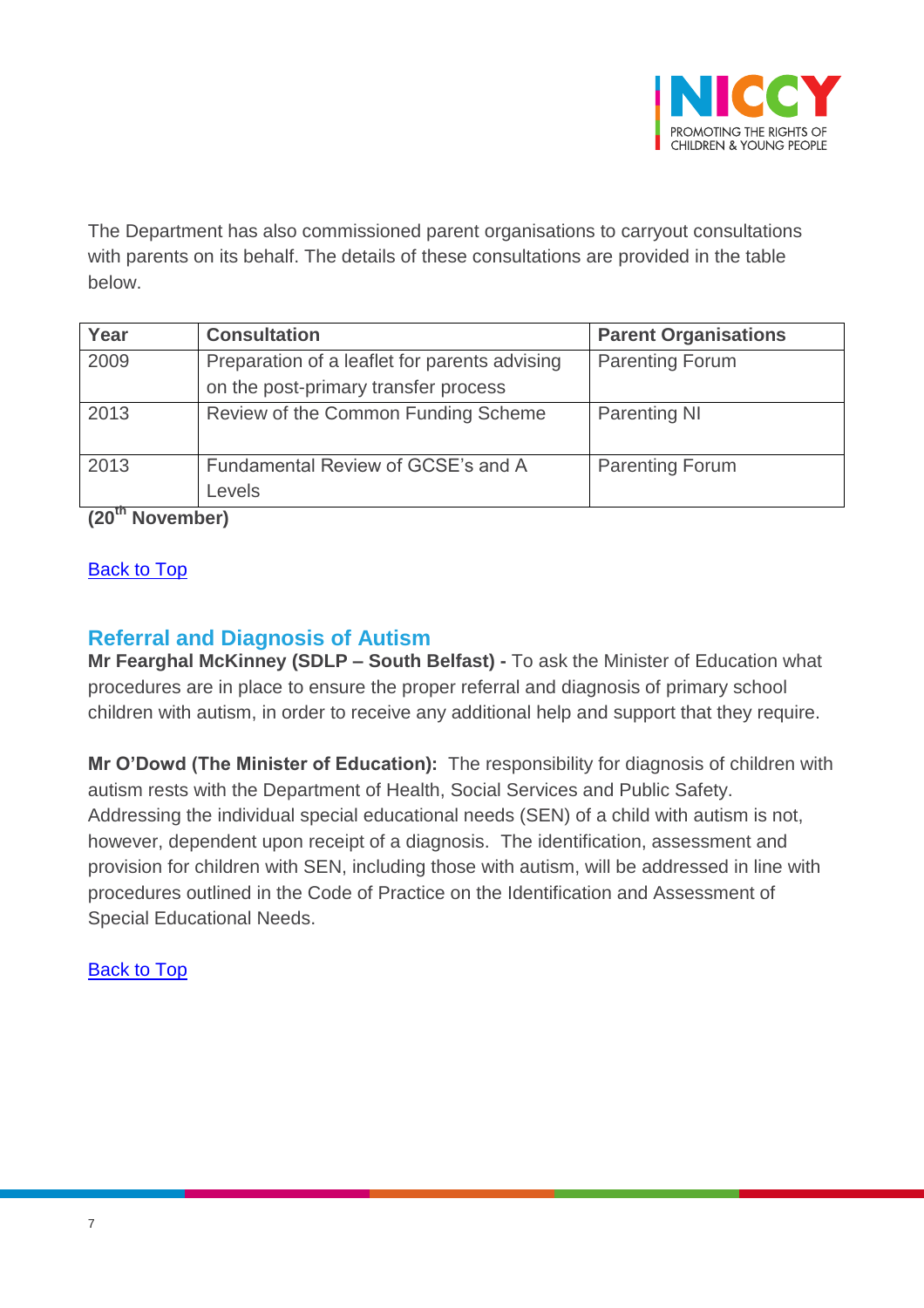

## <span id="page-7-0"></span>**Diagnosis of Autism**

**Mr Fearghal McKinney (SDLP, South Belfast) -** To ask the Minister of Education how he is currently engaging with the Department of Health, Social Services and Public Safety in relation to achieving adequate and timely diagnosis of autism in children within the primary education setting.

**Mr O'Dowd (The Minister of Education):** I acknowledge the importance of close collaboration between the Education and Health sectors in supporting pupils with special educational needs (SEN), including autism.

While the responsibility for adequate and timely diagnosis of autism in children rests with the Department of Health, Social Services and Public Safety (DHSSPS), addressing the individual SEN of a child with autism is not dependent upon receipt of a diagnosis. The identification, assessment and provision for children with SEN, including those with autism, will be addressed in line with the procedures outlined in the Code of Practice on the Identification and Assessment of Special Educational Needs.

My Department will continue to cooperate with DHSSPS and other Departments, to support those pupils diagnosed with autism. **(18th November)**

### [Back to Top](#page-0-0)

## <span id="page-7-1"></span>**New Education Authority**

**Mr Steven Agnew (Green Party – North Down) -** To ask the Minister of Education to detail how the role of the new Education Authority will differ from the work completed by each Education and Library Board.

**Mr O'Dowd (The Minister of Education):** The Education Authority will carry out all of the duties, roles and responsibilities of the education and library boards, with the exception that the Assembly has placed additional duties on the Authority to encourage, facilitate and promote shared education and the community use of school premises. **(19th November)**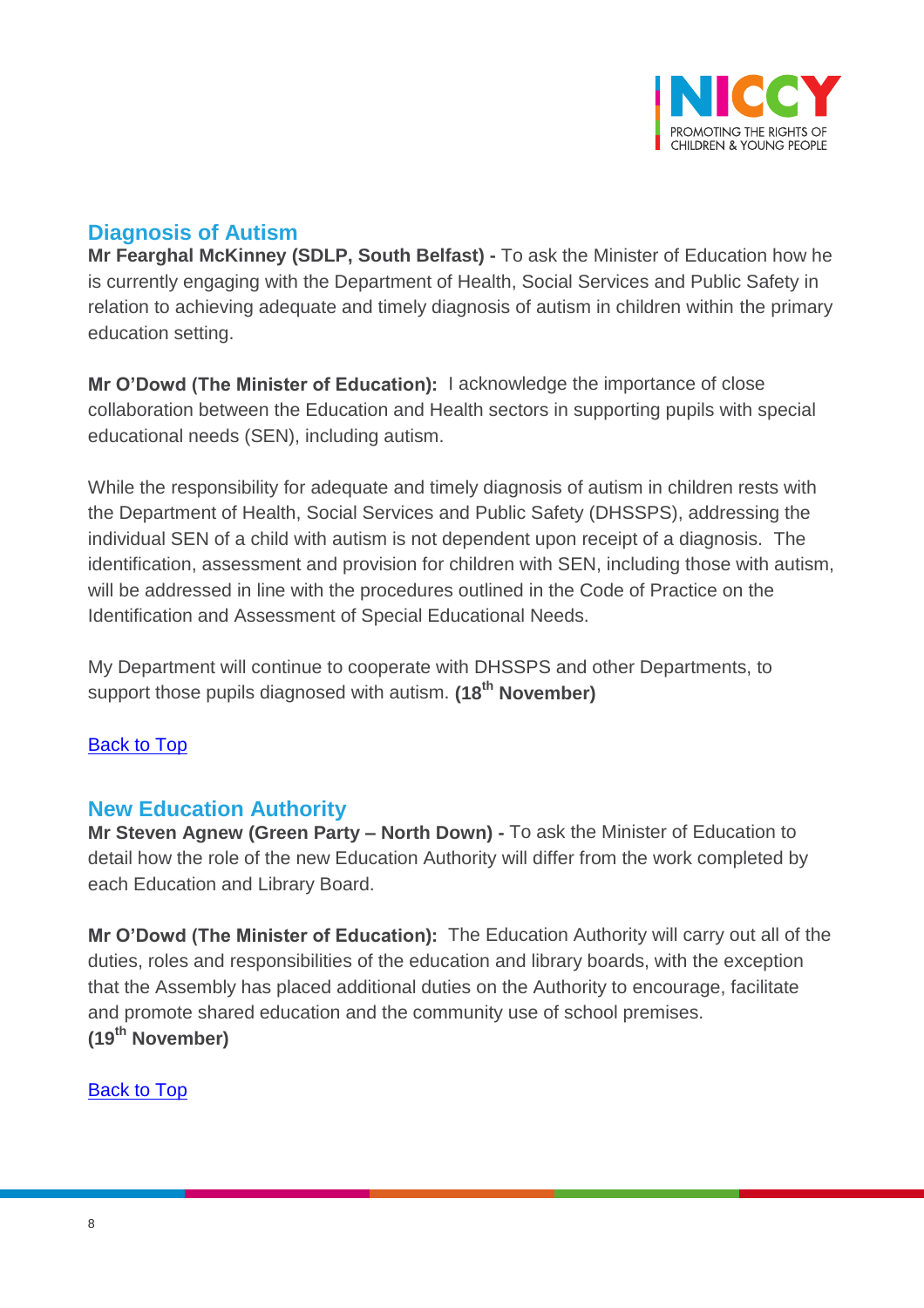

## <span id="page-8-0"></span>**Education in non school environment**

**Miss Michelle McIlveen (DUP – Strangford) -** To ask the Minister of Education for his assessment of how many children are not educated in a school environment.

**Mr O'Dowd (The Minister of Education):** The best place for children and young people to be educated is in school. It is recognised, however, that for some young people a school placement cannot be sustained and education outside the school environment may be necessary to meet their educational and other needs.

This is known as 'Education Otherwise Than At School' (EOTAS) and legal responsibility for this rests with the Education and Library Board (ELB) in which the young person resides. EOTAS encompasses a broad range of ELB funded interventions, allowing for a flexible response based on the assessed needs of the individual young person. While normally delivered in a group setting within specialist centres, EOTAS can include ELB provided tuition services delivering one-to-one teaching, in a home or other setting.

Each year, my Department collects statistics on the number of pupils in EOTAS provision. Data is currently held to 2013. Figures for 2014 are in the process of being collated but are not yet available. The available figures, broken down by board area are in the table below:

| <b>Date</b> | <b>BELB</b> | <b>WELB</b> | <b>NEELB</b> | <b>SEELB</b> | <b>SELB</b> | <b>Total</b> |
|-------------|-------------|-------------|--------------|--------------|-------------|--------------|
| Oct 2009    | 225         | 155         | 179          | 161          | 146         | 866          |
| Oct 2010    | 236         | 129         | 190          | 128          | 143         | 826          |
| Oct 2011    | 172         | 87          | 192          | 125          | 111         | 687          |
| Oct 2012    | 141         | 103         | 159          | 65           | 116         | 584          |
| Oct 2013    | 164         | 90          | 64           | 134          | 106         | 558          |

\*Figures are collated for the first week of October each year and include pupils in any form of ELB delivered EOTAS provision. They do not include children receiving Elective Home Education (EHE).

Under existing legislation a parent may educate his/her child at home. I understand that the ELBs are aware of 254 children who are being home educated. I would note, however, that this is likely to be an under-estimation of the overall figure as the ELBs may not be aware of those children who are currently being home educated if they have not previously been registered at school or brought to the attention of the ELB by any other individual or agency. **(20th November)** [Back to Top](#page-0-0)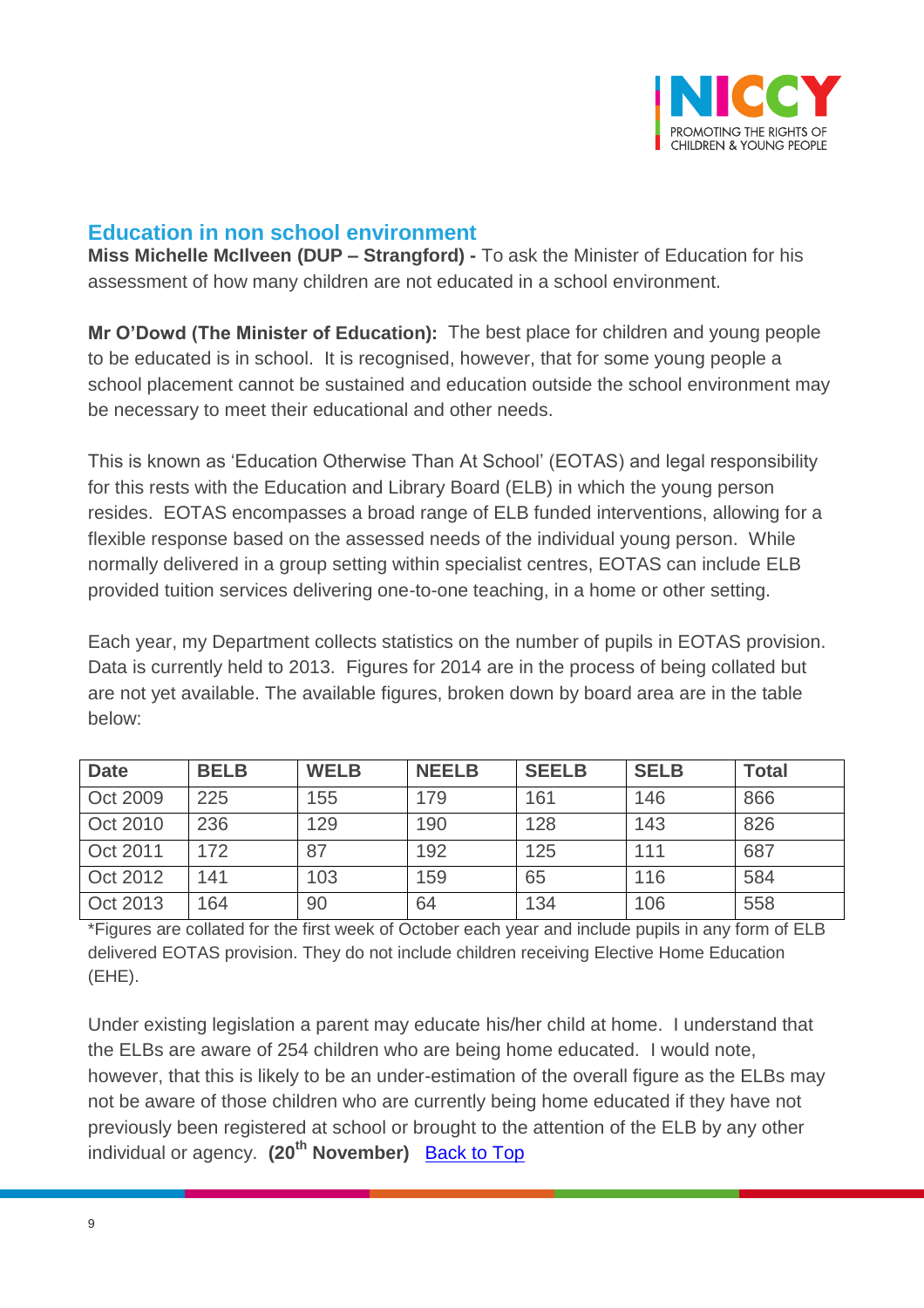

## <span id="page-9-0"></span>**School Children Photographs on Pornographic Websites**

**Mrs Sandra Overend (UUP – Mid Ulster) -** To ask the Minister of Education, in light of the revelations of the BBC Spotlight programme which revealed that photographs of schools girls appeared on pornographic websites, to detail what support (i) his Department; and (ii) each Education and Library Board have provided, and intends to provide, to the schools involved.

**Mr O'Dowd (The Minister of Education):** The BBC Spotlight programme did not contact the Department directly either about the making of this programme or in relation to its findings but did email the schools directly affected.

The Department contacted the programme makers for information about the content of the programme on being approached for advice from some of the schools concerned and from the 5 ELB Child Protection Support Services for Schools (CPSSS).

The main concern of schools, and the Department, was to ensure that pupil identities were protected and that pupils and their families were not distressed by the information revealed. The Department therefore liaised closely with the CPSSS to provide advice on how schools might respond to the issues highlighted.

The Department has not received any further calls subsequent to the programme airing and has no intention at this time of issuing any further specific advice on this issue. Any school that requires additional support and advice may contact the relevant ELB CPSSS. **(20th November)**

[Back to Top](#page-0-0)

## <span id="page-9-1"></span>**Home Schooling**

**Mr Gregory Campbell (DUP – East Londonderry) -** To ask the Minister of Education to detail the change in the estimated numbers of primary school age children who have been home schooled between 2003 and 2013.

**Mr O'Dowd (The Minister of Education):** The Education and Library Boards (ELBs) have advised that the number of primary school age children educated at home of whom they are aware for 2003 and 2013 are as follows: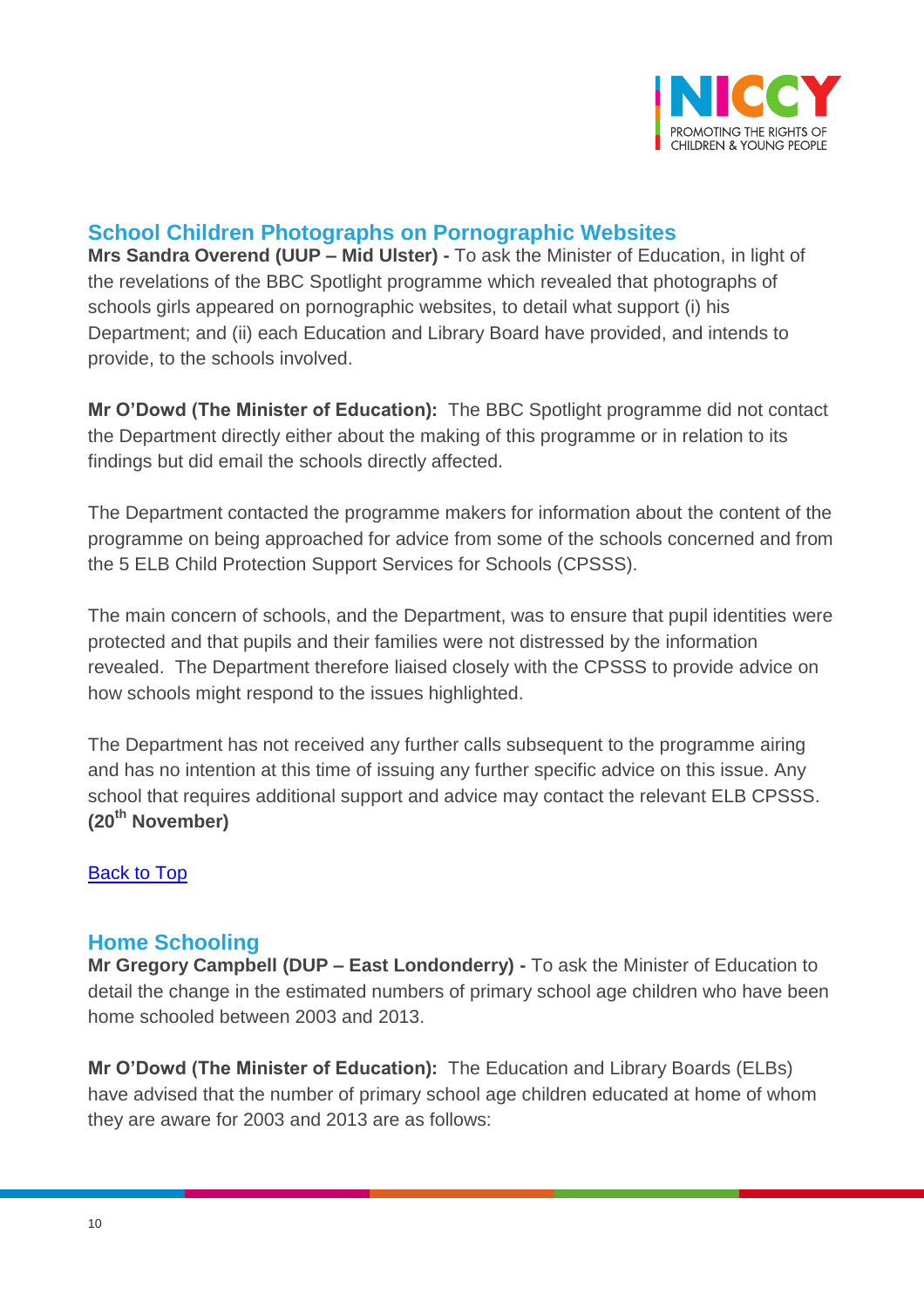

| Year | <b>BELB</b>    | <b>SELB</b>    | <b>NEELB</b> | <b>WELB</b>                      | <b>SEELB</b> | Total* |
|------|----------------|----------------|--------------|----------------------------------|--------------|--------|
| 2003 |                | 58             | 29           | ີ                                |              | 97     |
| 2013 | 4 <sub>4</sub> | $\bigcap$<br>- | 38           | $\triangleleft$ $\triangle$<br>◡ | 20           | 103    |

\*The data reflects the position at October of each year.

This is likely to be an under-estimation of the overall figures as the ELBs may not be aware of those children being electively home educated if they had not previously been registered at school or brought to the attention of the ELB by any other individual or agency. **(20th November)**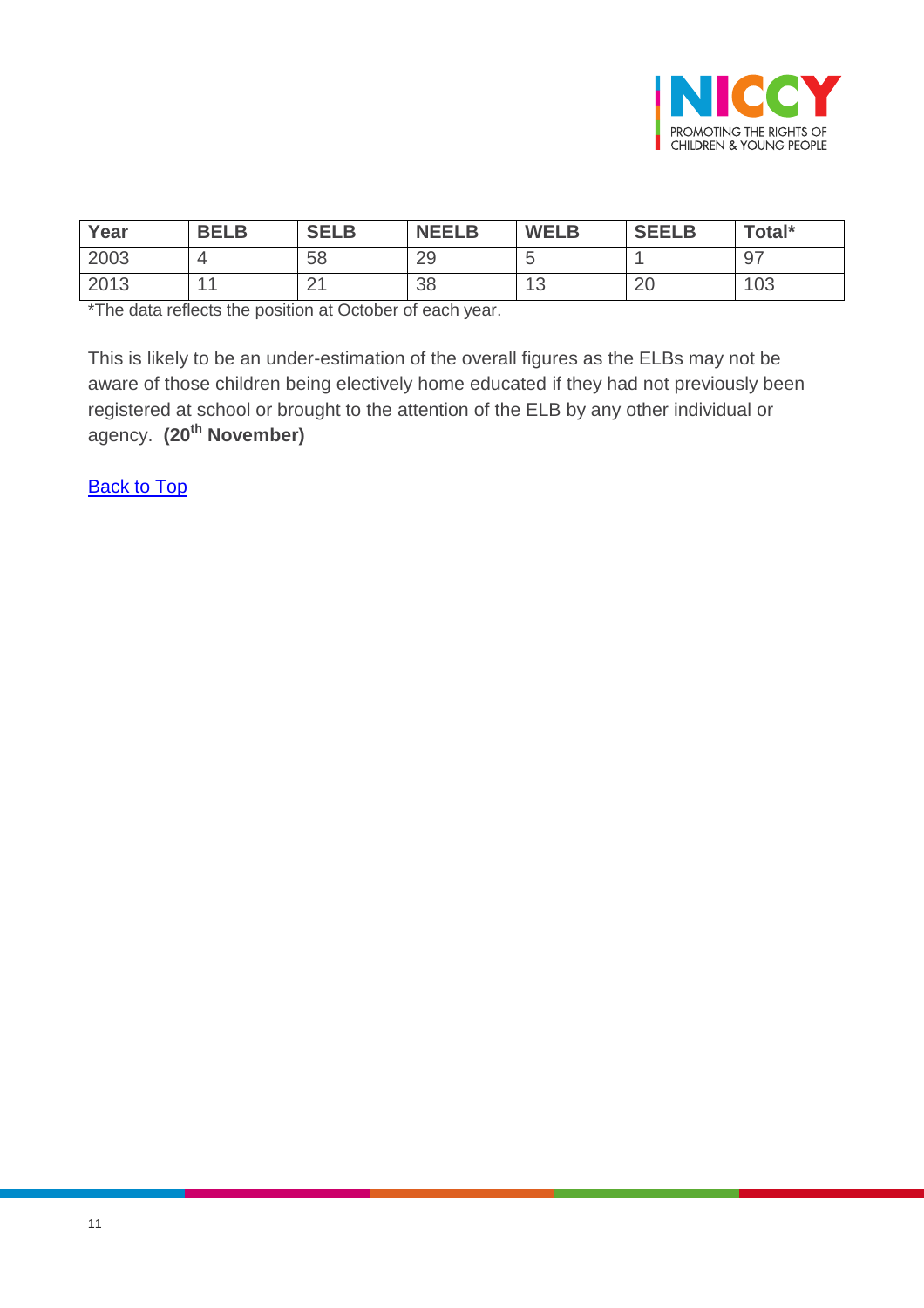

## **Department of Environment**

## <span id="page-11-0"></span>**Cycling Legal Requirements**

**Mr Paul Frew (DUP – North Antrim) -** To ask the Minister of the Environment whether there is any legal requirement for children to wear helmets whilst cycling on public roads or any plans to introduce such a requirement.

**Mr M Durkan (The Minister of Environment):** There is no legal requirement for cyclists, either adults or children, to wear helmets whilst cycling on public roads in Northern Ireland or any other part of the United Kingdom.

The topic of cycle helmets has been a controversial one for many years. Although a good deal of research has been done in this area, no consensus has been reached on whether the wearing of helmets should be made compulsory. Taking this into account, along with the practicalities of enforcement, the possible impact on levels of cycling and the potential loss of wider environmental and health benefits, I am not persuaded that making helmets mandatory is the right option. I therefore have no current plans to introduce such a requirement.

My Department does however view the wearing of helmets as best practice when cycling, and promotes this in a number of key ways.

The Cycling Proficiency Scheme (CPS) is offered to all primary schools in Northern Ireland and is very popular. The objectives of CPS are to teach children in years 5, 6 and 7 how to ride their bicycles safely, to learn the basics of the Highway Code and help them become safer road users. In 2013 CPS was delivered in 538 schools with 8,365 children being trained. All children are encouraged to wear helmets during this training and many schools include the wearing of helmets in their school policy.

In order to further promote road safety amongst cyclists, and in particular children, my Department is developing a new Education Pack on cycling for use in primary and post primary schools. The pack, due for release early next year, is intended to initiate discussions about road safety and the choices that cyclists make on the road.

In April this year, I launched a cyclist safety campaign aimed at reducing road deaths and serious injuries involving cyclists by positively influencing the relationship between cyclists and drivers. The campaign is supported by the message "Respect Everyone's Journey".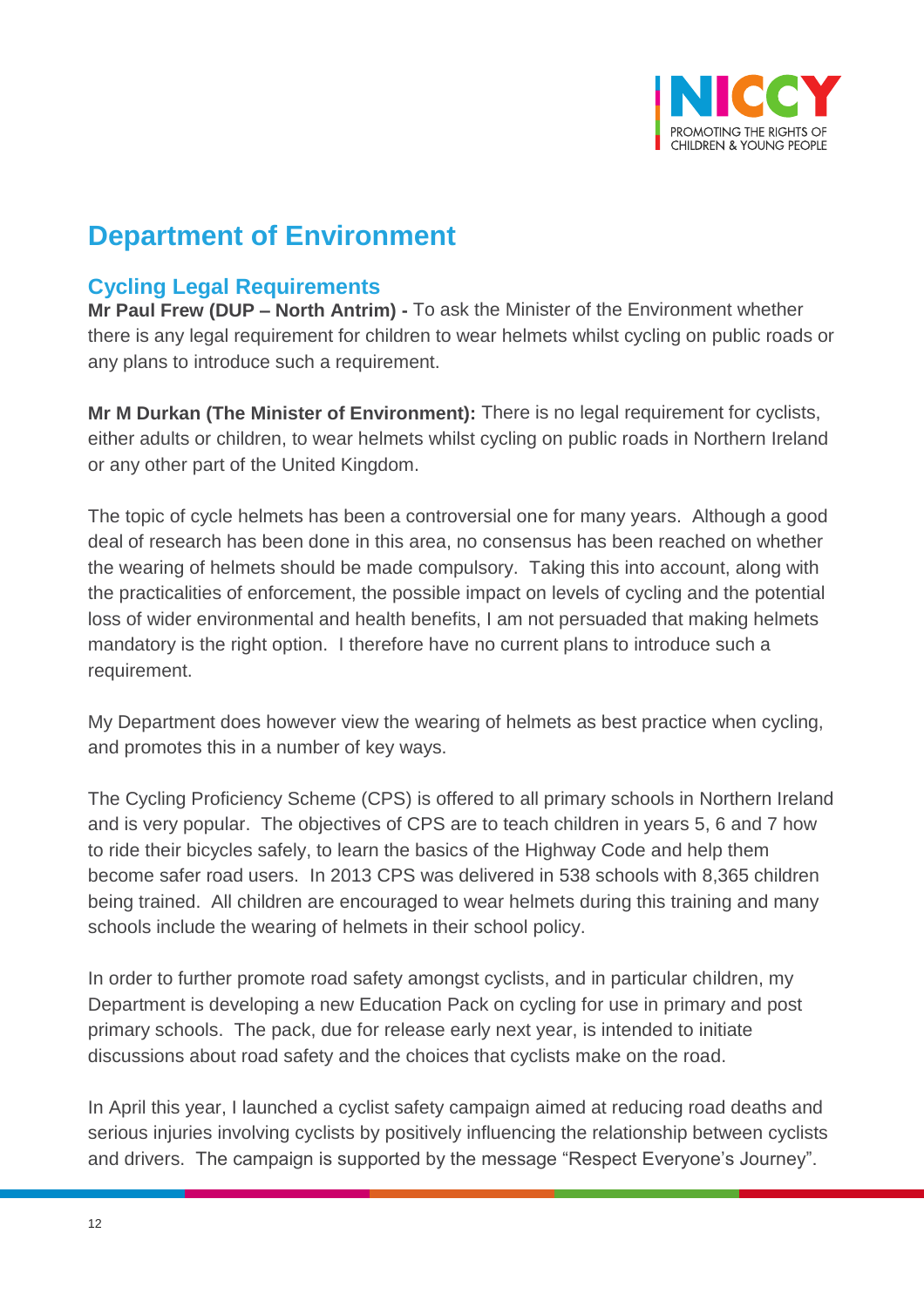

The message encourages drivers to look out for cyclists and encourages cyclists to take steps to increase their own safety. As such, the cyclists depicted in the advert are all wearing the correct helmet, as advised in the Official Highway Code for Northern Ireland.

**My Department's policy on the use of cycle helmets is clear. All cyclists are encouraged to wear an approved helmet – one that conforms to current regulations, is the correct size and fits properly. (20th November)**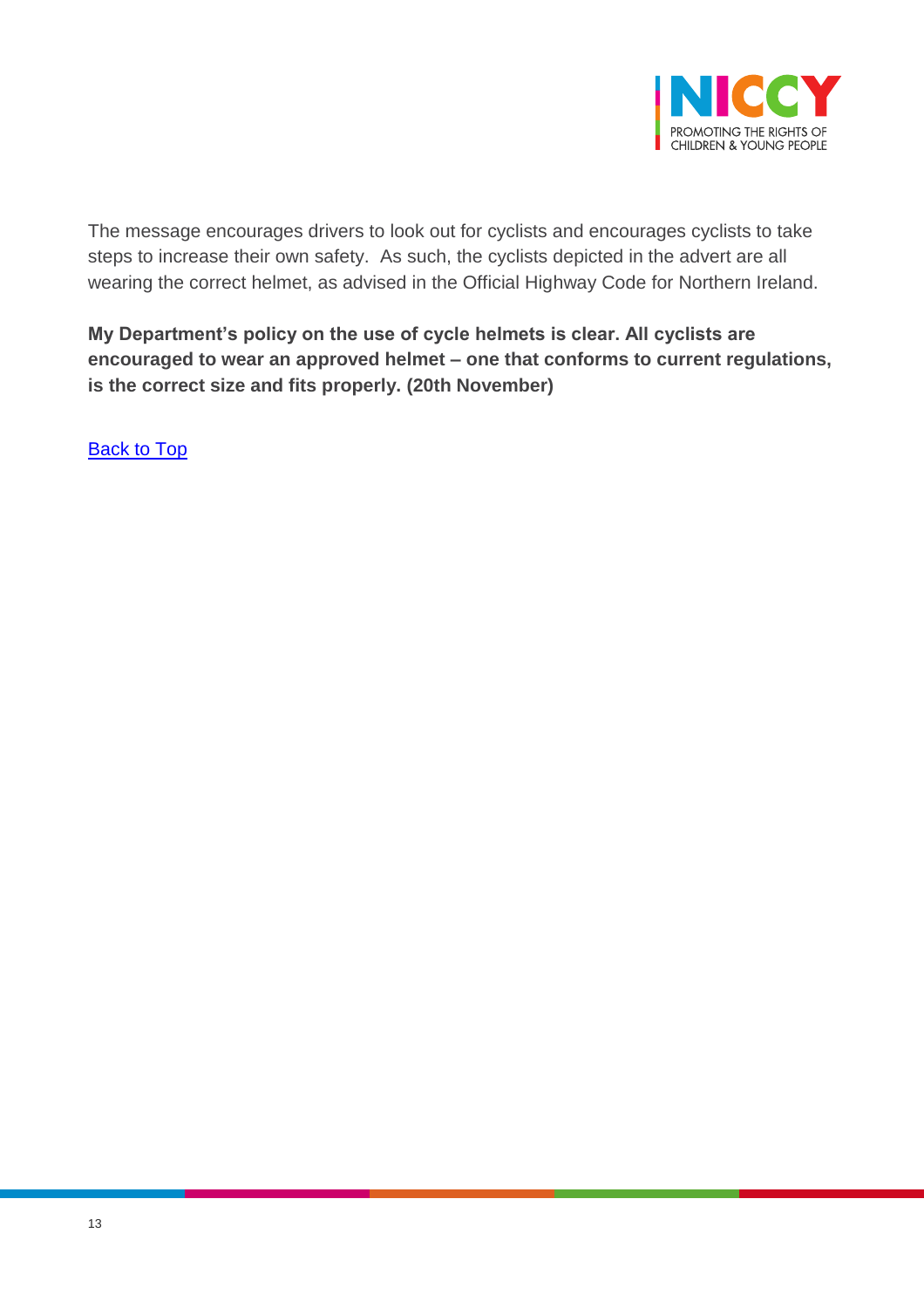

## **Department of Health**

## <span id="page-13-0"></span>**Domestic and Sexual Abuse Strategy**

**Mrs Dolores Kelly (SDLP – Upper Bann) -** To ask the Minister of Health, Social Services and Public Safety for an update on the Domestic and Sexual Abuse Strategy.

**Mr J Wells (The Minister for Health, Social Services and Public Safety):** A Public consultation exercise on the Stopping Domestic and Sexual Violence and Abuse Strategy launched on 15 January 2014 and officially closed on 11 April 2014. The consultation received 68 responses.

A Consultation Response Report has been prepared and will be published on the Department's website as soon as is practicable.

I have agreed with the Justice Minister that we will aim to publish the strategy by March 2015. **(17th November)**

### <span id="page-13-1"></span>**[Back to Top](#page-0-0)**

### **Autism Diagnosis**

**Ms Michaela Boyle (Sinn Féin – West Tyrone) -** To ask the Minister of Health, Social Services and Public Safety, given the recent statistics that 1,300 children are waiting on autism diagnosis, what action is being taken to address this as a matter of urgency.

**Mr J Wells (The Minister for Health, Social Services and Public Safety):** It should be stressed that diagnosis, as to whether or not a child has autism, only occurs after a thorough process of assessment, involving a number of professionals over a period of time which may last a number of months. It is therefore inevitable that there will be a period when children are awaiting diagnosis, as the assessment is not yet completed. It is however, the case that a number of children are also awaiting a first assessment. This is due to the increase in the number of referrals from eg GPs, Health Visitors and Educational Services, which have doubled since 2010/11, resulting in waiting times for assessment and support also lengthening. It is recognised that there is a shortfall in resources and this area has been identified as a core pressure requiring additional investment.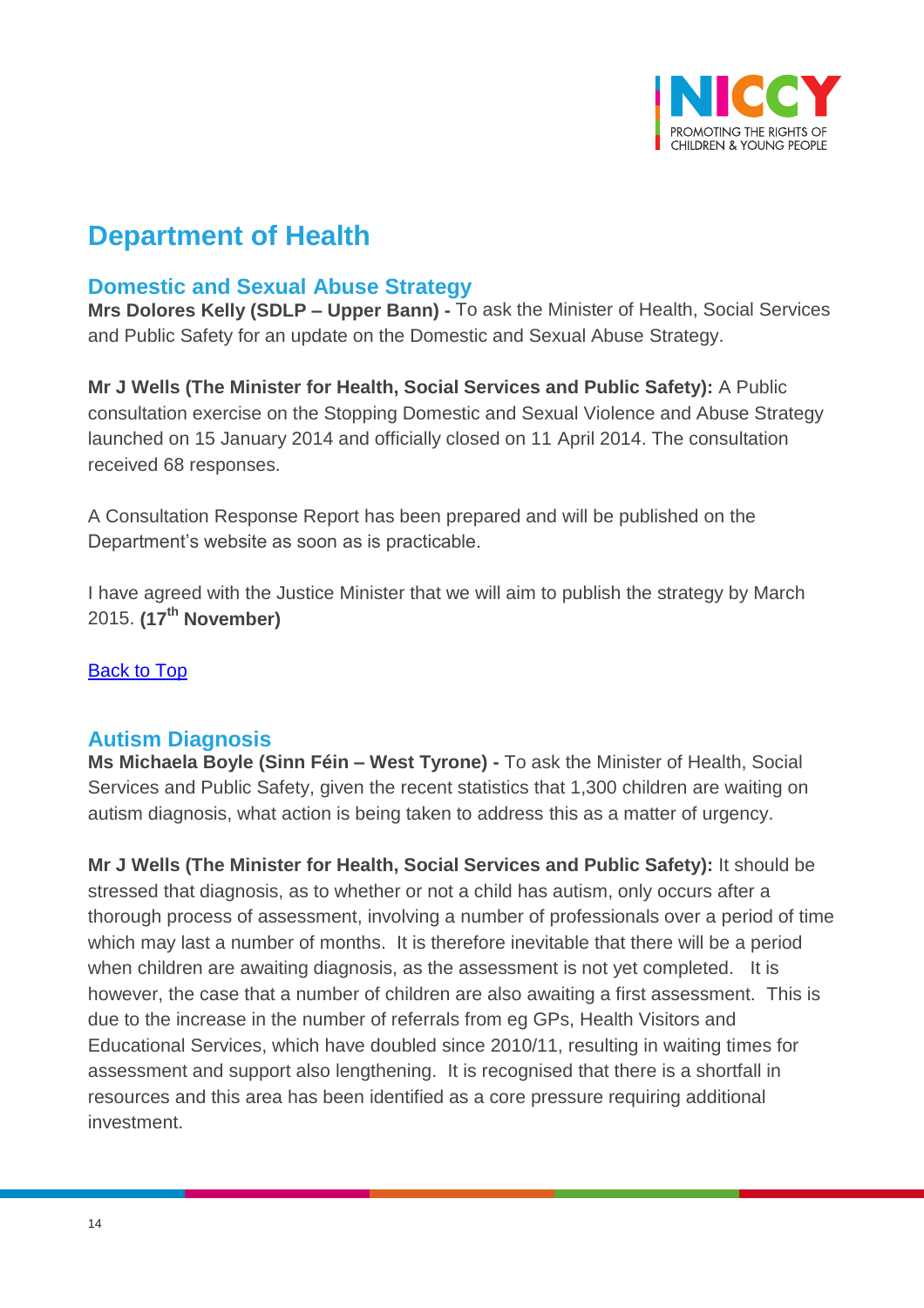

To help alleviate the length of waiting times, the HSC Board is reviewing the current operating models across all Trusts with a view to remodelling the assessment and diagnostic process. This should maximise the current capacity of the system. A new template to record waiting times in excess of 13 weeks will enable the Board to monitor average waiting times for commencement of assessment. As an interim measure, the Board are working with Trusts to agree, based on their respective capacity, a maximum waiting time. Once agreed, families will be made aware of the maximum time that they can expect to wait to commence the assessment process. **(18th November)**

### [Back to Top](#page-0-0)

### <span id="page-14-0"></span>**Willowgrove House, Banbridge**

**Mrs Jo-Anne Dobson (UUP – Upper Bann) -** To ask the Minister of Health, Social Services and Public Safety to outline the proposed changes for short break services for children with a disability at Willowgrove House in Banbridge; and what consideration has been given to incorporating parental views on these changes, including whether the potential impact on the health and wellbeing of parents and their children is being considered.

**Mr J Wells (The Minister for Health, Social Services and Public Safety):** In keeping with *Transforming Your Care*, the Southern Trust is currently reviewing the short break provision it offers to children with disabilities with the aim of providing a more flexible, responsive, quality service, and a wider range of family oriented services in the community. This will provide an alternative option to the existing traditional residential short breaks units, such as Willowgrove House.

Family based carers may include childminders and short break foster carers, offering a service which is more flexible than a facility providing for a large number of children. It also allows carers and their children/family to develop a supportive relationship with another family. The Trust's aim is for all children with disabilities, under 12 years old, and assessed as requiring an overnight short break, to be able to avail of this in a family setting, wherever possible.

As the number and range of support services and options increases, it is anticipated that the numbers of children and young people using Willowgrove will decrease. In the meantime there will be no reduction in the service being offered by Willowgrove or the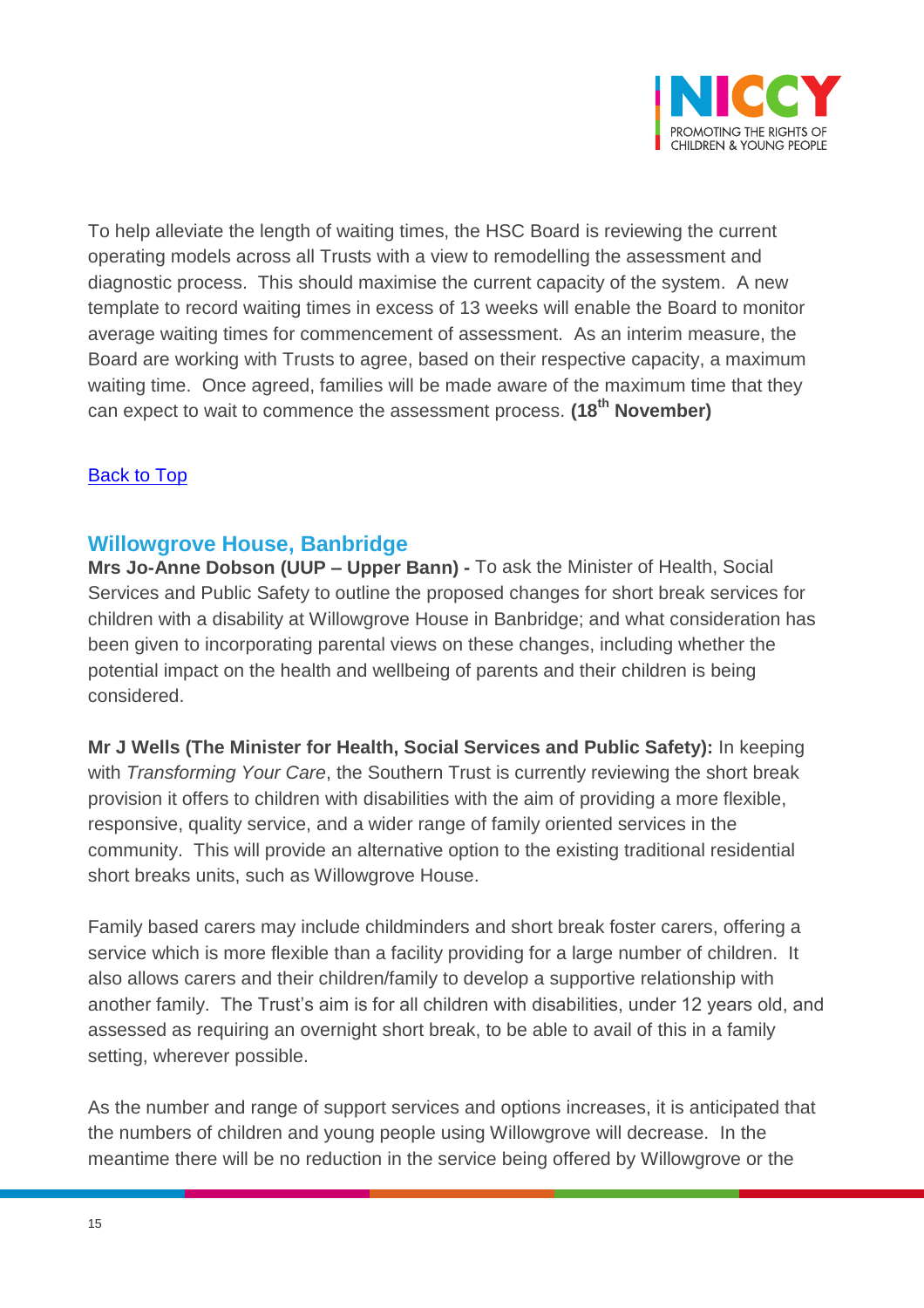

other residential short breaks units within the Trust. The children and young people currently using the facilities will be able to continue to do so at a level that meets their assessed needs.

The Trust has arranged a number of meetings with parents over recent months to discuss potential developments in short breaks' provision, and the consultation process is ongoing. Parents' views and assessments regarding the impact of being a carer are also considered on an individual case basis for every child and family availing of overnight breaks. Parents will continue to be involved in discussions in relation to the development of the Trust's range of short breaks services. **(18 th November)** [Back to Top](#page-0-0)

## <span id="page-15-0"></span>**Autism Diagnosis**

**Mr Fearghal McKinney (SDLP – South Belfast) -** To ask the Minister of Health, Social Services and Public Safety what action is being taken to alleviate the length of waiting times in relation to primary school children being referred for autism diagnosis.

**Mr J Wells (The Minister for Health, Social Services and Public Safety):** Over the last few years demand for Autism Spectrum Disorder specific services has continued to rise. This increase is due in part to improvements in the early identification of children for assessment by General Practitioners, Health Visitors, and Educational Services. As a direct result of this sustained and continuing pattern of increased demand on autism services, the waiting times for assessment and support continue to lengthen. It is recognised that there is a shortfall in resources and this area has been identified as a core pressure requiring additional investment.

To help alleviate the length of waiting times, the HSC Board is reviewing the current operating models across all Trusts with a view to remodelling the assessment and diagnostic process. This should maximise the current capacity of the system. A new template to record waiting times in excess of 13 weeks will enable the Board to monitor average waiting times for commencement of assessment.

As an interim measure, the Board are working with Trusts to agree, based on their respective capacity, a maximum waiting time. Once agreed, families will be made aware of the maximum time that they can expect to wait to commence the assessment process. **(18th November)** [Back to Top](#page-0-0)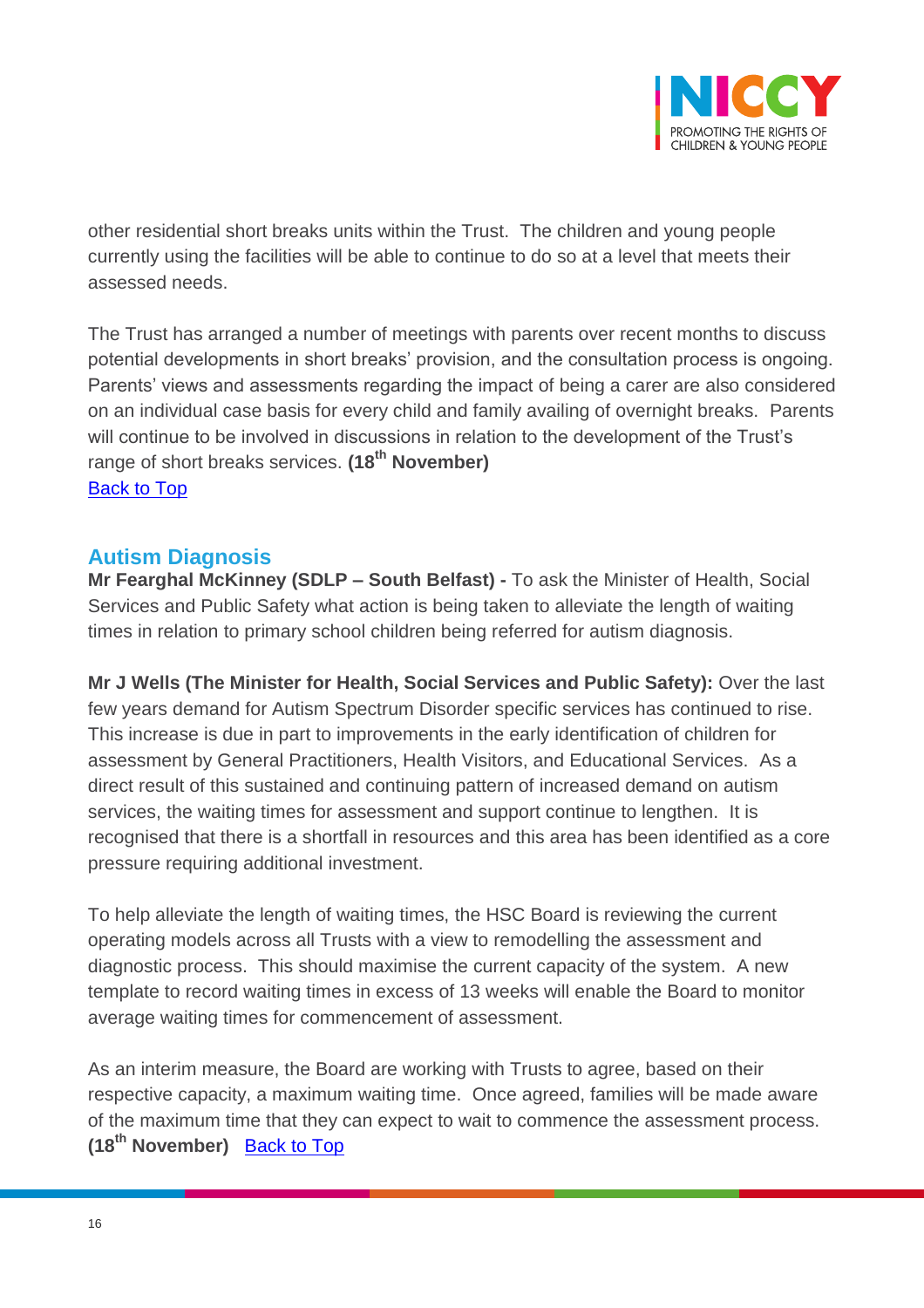

## <span id="page-16-0"></span>**Asperger Syndrome Assessments**

**Mr Declan McAleer (Sinn Féin – West Tyrone) -** To ask the Minister of Health, Social Services and Public Safety to detail (i) the average waiting time for an Asperger Syndrome assessment in the Western Health and Social Care Trust; (ii) the provision in place to address the needs of people with Asperger Syndrome whilst awaiting assessment.

**Mr J Wells (The Minister for Health, Social Services and Public Safety):** The waiting time for an Asperger Syndrome assessment within the Children's Autism Services in the Western Trust was 22 weeks as on 31 October 2014. Within adult services the waiting time is approximately 14 months. This is a historic anomaly as the Trust has only had capacity to undertake adult Autism assessments over the last year. It is hoped that all people on the waiting list will be seen within 13 weeks by March 2016.

Following referral of a child or young person for assessment, the Trust will issue the parent/carer with an acknowledgement letter which includes information regarding the assessment process and a link to the Trust's web-site containing information on the Autism Service and a video clip of the assessment process. Whilst awaiting assessment, contact can be maintained with the referring agent for advice and guidance and access can be continued with other services, including those within the Trust, Education and the Community and Voluntary Sector.

Those on the adult waiting list can access a range of support services for advice, for example, their general practitioner services and the Trust's Autism Coordinator/Team. If they have a co-existing mental health issue or learning disability they can access those services. There are also a range of voluntary specialist Autism voluntary providers, for example, Autism Initiatives, National Autistic Society and Autism NI who each offer support, advice and advocacy. **(19th November)**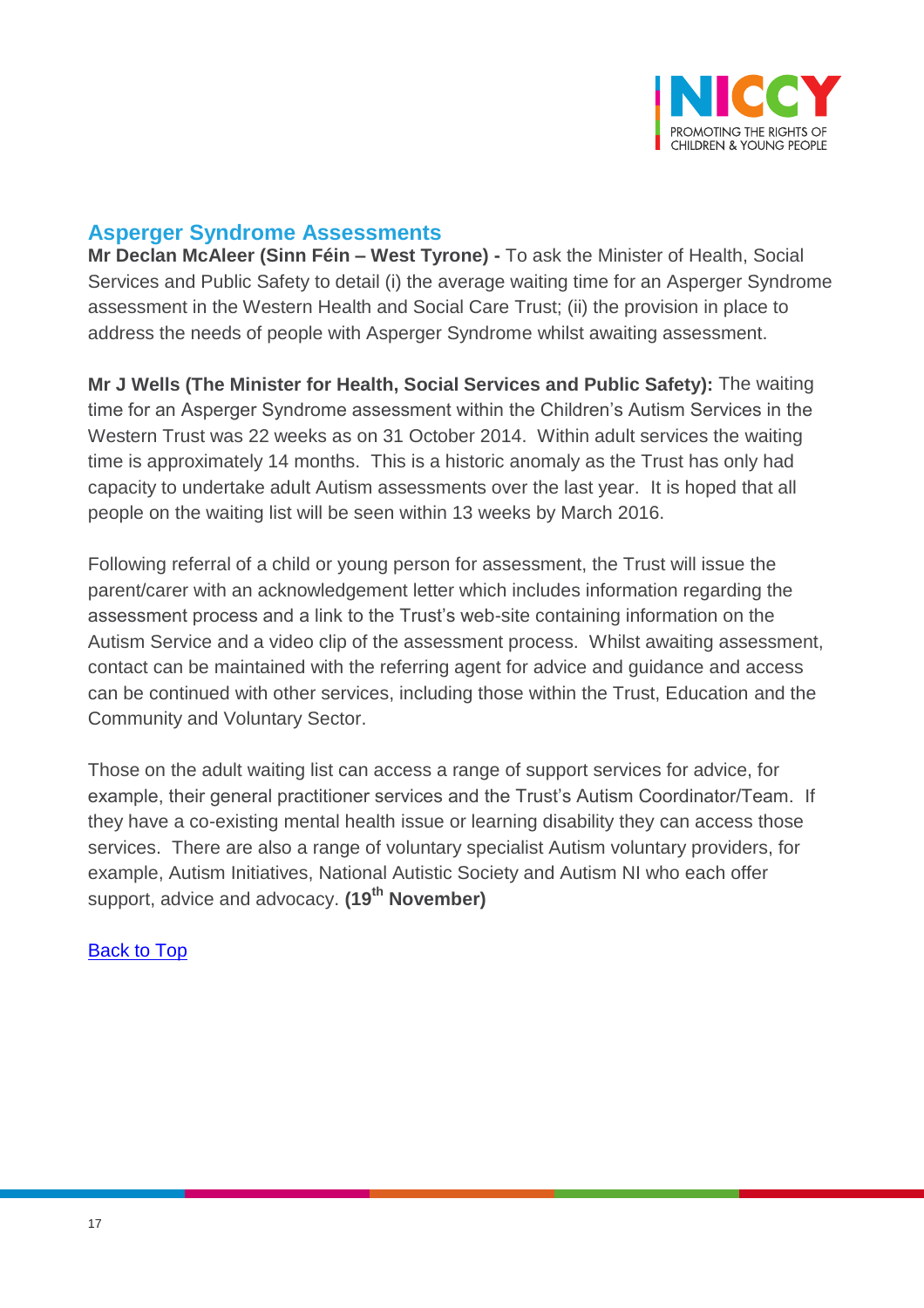

## <span id="page-17-0"></span>**Mental Health Services**

**Mr David McNarry (UK Independence – Strangford) -** To ask the Minister of Health, Social Services and Public Safety to detail (i) his plans for the future of mental health services; and (ii) the current (a) facilities; and (b) funding available for mental health services.

### **Mr J Wells (The Minister for Health, Social Services and Public Safety):**

**(i)** Plans for the future of Mental Health Services in Northern Ireland are set out in the Mental Health section of the Bamford Action Plan, the HSC Board Commissioning Plan and the Department's Mental Health Service Framework.

In addition, the following strategies detail plans for specific Mental Health issues and conditions:

- Protect Life-Suicide Prevention Strategy;
- Psychological Therapy Strategy;
- Personality Disorder Strategy;
- New Strategic Direction on Drugs and Alcohol; and
- Mental Health Care Pathway-Promoting Recovery Approaches.
- These policies and strategies aim to improve the mental health of people in Northern Ireland; reduce the impact of the condition on people with mental health problems; and reduce the stigma associated with mental health conditions.

**(ii)** Health and Social Care Trusts provide a wide range of mental health services in a wide variety of settings and facilities, according to the individual's particular needs, including:

- Primary Care Talking Therapies Teams accessed through GP;
- Community Mental Health Services this involves care provided by one or more professionals such as social workers, psychiatrists, psychologists etc;
- Acute Mental Health Services these services provide support at a time of crisis and can provide intensive home support and/or admission to hospital; and
- Specific services these usually involve receiving care from a specialist team such as Alcohol/Drug Addiction, Eating Disorders, Psychological Therapies or Trauma, Personality and Forensic Services.

The funding invested by the HSC Board in Mental Health Services in 2013/14 was £247.3million. **(19th November)**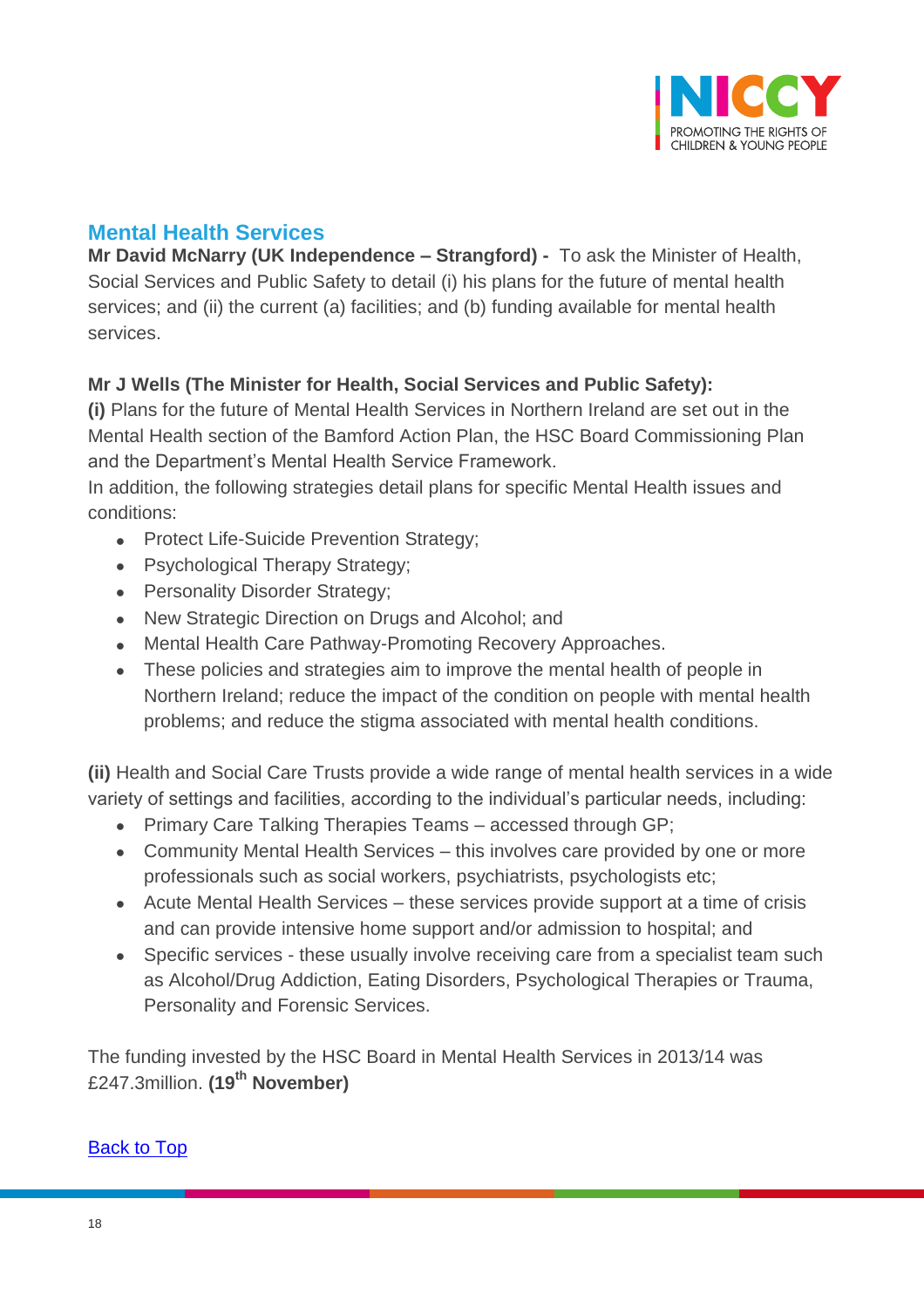

## <span id="page-18-0"></span>**Premature and Sick Babies**

**Mrs Jo-Anne Dobson (UUP – Upper Bann) -** To ask the Minister of Health, Social Services and Public Safety for his assessment of the costs experienced by the families of premature and sick babies; and what assistance his Department can provide to these families.

**Mr J Wells (The Minister for Health, Social Services and Public Safety):** I fully appreciate that there are costs for parents and families associated with having a baby in neonatal care and that this can be an additional worry at an already difficult time. For this reason, our neonatal units offer various support services, which may include free accommodation for parents, free parking, meals, meal vouchers, kitchen facilities, and childcare/crèche facilities. The Health and Social Care Hospital Travel Costs Scheme also provides reimbursement of travel costs to hospital for health service treatment for patients and their dependents falling under certain criteria.

I am aware of the soon to be released report produced by the charities Bliss and TinyLife, which sets out the results of a recent survey on the costs faced by families of premature and sick babies. I will be giving careful consideration to the findings of this report, and my Department will work closely with stakeholders on any issues that are highlighted. **(19th November)**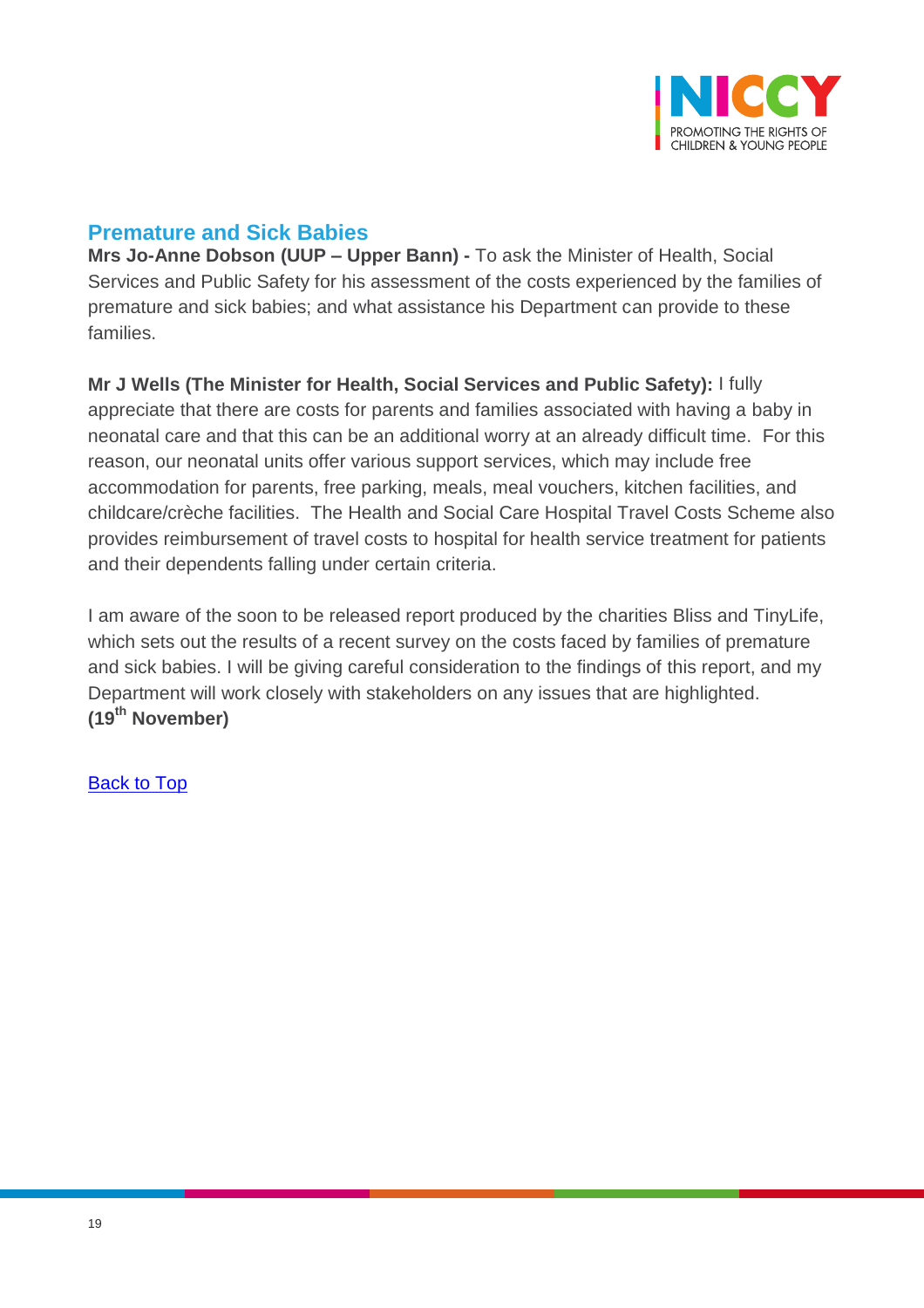

## **Department of Justice**

## <span id="page-19-0"></span>**Revised Custodial Arrangements for Children**

**Mr Trevor Lunn (ALL – Lagan Valley) -** To ask the Minister of Justice for an update on the outcome of his recent consultation on revised custodial arrangements for children.

**Mr Ford (Minister for Justice):** Following the publication of the consultation summary in May 2014, work has been ongoing to identify the necessary changes to legislation, and to draft instructions for the development of the proposed new custodial arrangements, including a new order.

What has become clear through this process is the complex nature of the proposals and the extent of legislative changes required to underpin something which is already working well in practice. Administrative arrangements have meant that no young person under 18 has been held in Hydebank Wood since 2012 and I intend to keep it that way.

Having considered these complexities, alongside comments made during the consultation on issues such as community sentences, I am now proposing to pause the introduction of this proposed legislation and go back to basics.

My Department will examine the entire youth sentencing structure with the aim of simplifying the system and ensuring more focused interventions which meet the individual needs of children and young people. I intend to create a system which is easier for the child to understand so that they are clear about exactly what is expected of them, and to reduce any unnecessary use of custody by maximising the community and restorative justice options that are available.

<span id="page-19-1"></span>Overall, we will be working to ensure that the youth justice system is delivered in a way which utilises the available resources to best make Northern Ireland safer, and encourages and supports young people to desist from further offending. **(18th November)**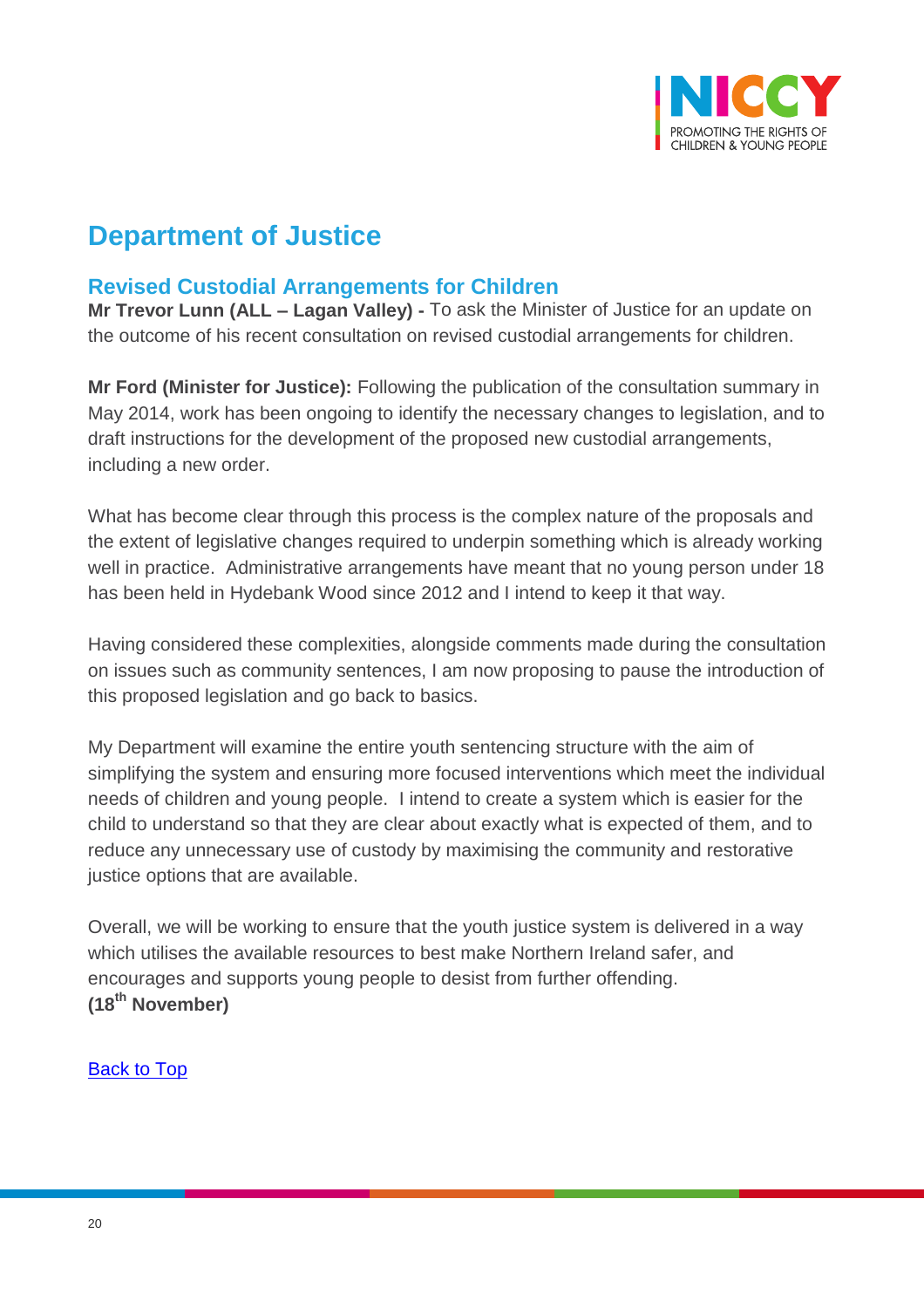

## **Task Force**

**Mr David McNarry (UK IND – Strangford) -** To ask the Minister of Justice whether he will take steps to set up a Task Force comprising the PSNI, Immigration Office, Social Security Agency and Inland Revenue to detect illegal immigrants and employers, gang masters and anyone else involved in this `trade`.

**Mr Ford (Minister for Justice):** Immigration and the licensing of gangmasters are not devolved matters, and therefore do not fall within the remit of the Department of Justice. In respect of organised immigration crime, the Organised Crime Task Force has established a subgroup on immigration and human trafficking, although the main focus of this group is human trafficking, which is a devolved matter.

The subgroup includes representation from relevant statutory bodies including the Police Service of Northern Ireland; United Kingdom Visas and Immigration; Border Force; An Garda Síochána, the Gangmasters Licensing Authority, NSPCC and the Northern Ireland Safeguarding Board. **(20th November)**

### [Back to Top](#page-0-0)

## <span id="page-20-0"></span>**Access NI Procedures**

**Mr Roy Beggs (UUP – East Antrim) -** To ask the Minister of Justice what plans there are to simplify the Access NI procedures to avoid the expense and delays involved with people having to make multiple applications for each organisation or charity.

**Mr Ford (Minister for Justice):** AccessNI checks are currently only valid on the day they are printed and issued. There is, at present, no mechanism to update this information. As a result AccessNI recommends that checks are not transferable between jobs.

Provisions to enable changes to the current system are contained in the Justice Bill 2014. If this legislation comes into force as drafted an applicant will, on seeking a new check, have the option to subscribe to the Update Service. Once in the Update Service an applicant's criminal record is updated with any new offences and changes in police or barring information are monitored. This means that a subscriber to the Update Service can present his or her check to an employer or voluntary organisation including when he or she changes jobs. This is known as portable disclosure. In turn that employer or organisation can go on-line free of charge to see if the information on the original check